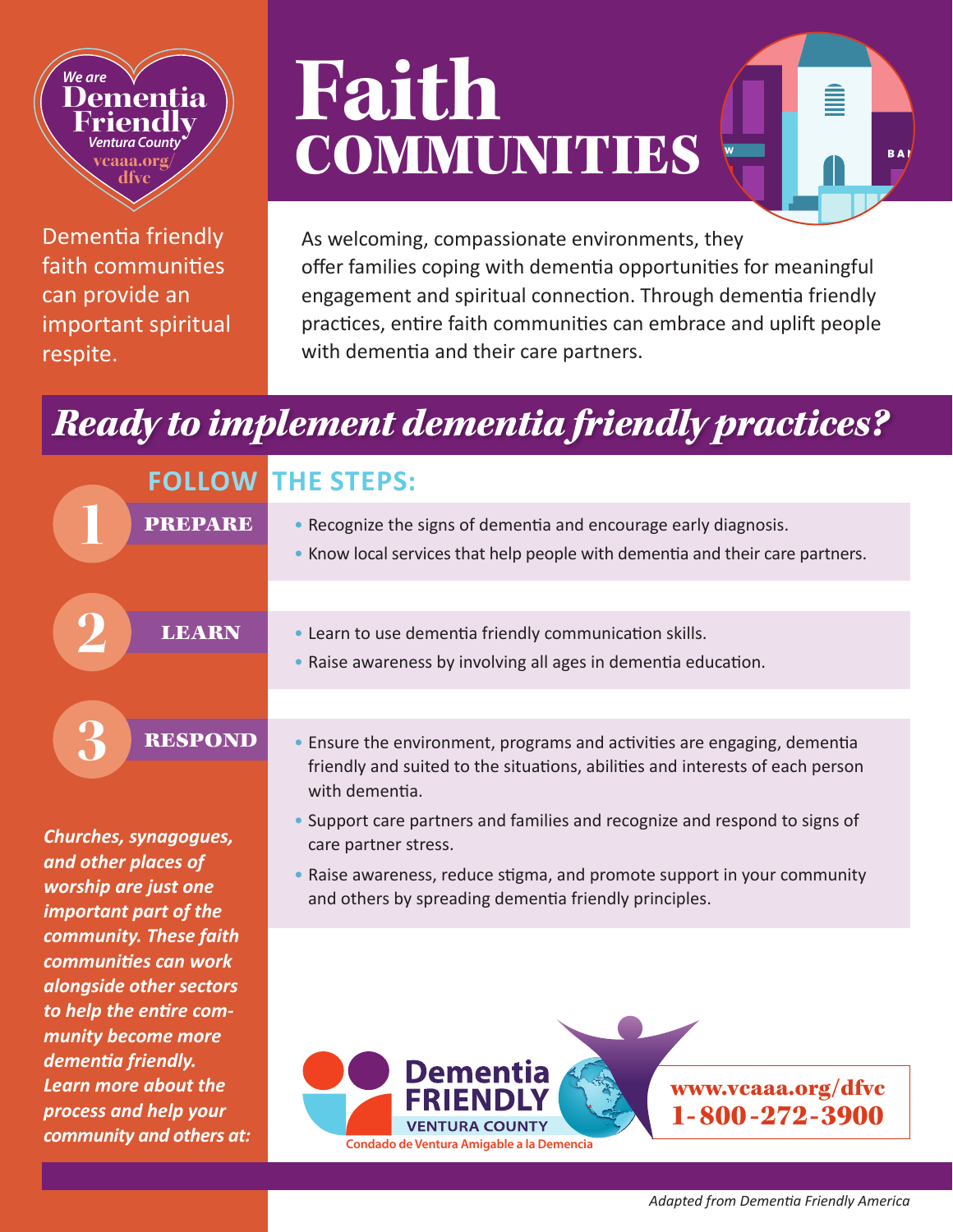| <b>Signs of</b><br><b>Dementia</b><br><b>Dementia</b><br><b>Friendly</b><br><b>Communication</b><br><b>Skills</b> | • Memory loss that disrupts daily life.<br>• Challenges in planning or solving problems.<br>• Difficulty completing familiar tasks at home,<br>at work or at leisure.<br>• Confusion with time or place.<br>• Trouble understanding visual images and<br>spatial relationships.<br>• Greet people warmly even if you think they<br>do not remember you. If they seem con-<br>fused, remind them who you are.<br>• Slow pace slightly and allow time for person<br>to process and respond.<br>• Speak clearly and calmly; be patient and<br>understanding.<br>• Keep communication simple; ask one ques-<br>tion at a time.<br>• Listen with empathy and seek to understand<br>the person's reality or feelings.                                                                                                           | • New problems with words in speaking or<br>writing.<br>• Misplacing things and losing the ability to<br>retrace steps.<br>• Decreased or poor judgment.<br>• Withdrawal from work or social activities.<br>• Changes in mood or personality.<br>• Connect on an emotional level even if the<br>conversation topics shift or do not make<br>sense to you.<br>• Be aware of the person's and your own body<br>language: smile, make eye contact at eye<br>level.<br>• Enjoy spending time with the person in the<br>present moment.<br>• Offer hugs, hand holding as appropriate.<br>• Avoid arguing with or embarrassing the person.<br>• Treat the person with dignity and respect.                                                                                                                           |
|-------------------------------------------------------------------------------------------------------------------|---------------------------------------------------------------------------------------------------------------------------------------------------------------------------------------------------------------------------------------------------------------------------------------------------------------------------------------------------------------------------------------------------------------------------------------------------------------------------------------------------------------------------------------------------------------------------------------------------------------------------------------------------------------------------------------------------------------------------------------------------------------------------------------------------------------------------|----------------------------------------------------------------------------------------------------------------------------------------------------------------------------------------------------------------------------------------------------------------------------------------------------------------------------------------------------------------------------------------------------------------------------------------------------------------------------------------------------------------------------------------------------------------------------------------------------------------------------------------------------------------------------------------------------------------------------------------------------------------------------------------------------------------|
| <b>Educate the</b><br><b>Entire Faith</b><br><b>Community</b>                                                     | 1. Invite a person living with dementia or<br>a care partner to give a talk about their<br>experience living with the disease.<br>2. Provide ideas for ways to support people<br>with dementia.<br>• Offer to help a person get ready for wor-<br>ship services or assist with transportation.<br>• Express willingness to spend time with<br>the person with dementia so that their<br>care partner can run errands or take a<br>break.<br>• Help the family worship at home or bring<br>them a recording of the service when<br>they find it difficult to attend in person.                                                                                                                                                                                                                                             | • Offer a volunteer companion when extra<br>support is needed.<br>• Accept and be sensitive to behaviors that<br>people with dementia may display, such<br>as talking, calling out, or walking about at<br>inappropriate times; respond flexibly to<br>encourage people to remain involved or<br>help them to another area if necessary.<br>• Help people with dementia feel loved,<br>valued, and a sense of belonging at a time<br>when they may feel isolated.<br>• Provide ongoing prayer support for the<br>person with dementia and their family/<br>care partners.                                                                                                                                                                                                                                      |
| <b>Dementia Friendly</b><br><b>Practices</b>                                                                      | 1. Environmental tips<br>• Wear name tags.<br>• Welcome, acknowledge, and support<br>congregants and visitors with dementia.<br>• Be positive and focus on strengths and<br>abilities rather than limitations.<br>• Be patient and understanding of appear-<br>ance and behavior.<br>• Provide a quiet area where the person<br>may go during the service as needed.<br>• Display signs that clearly identify areas<br>such as restrooms.<br>2. Engage<br>• Organize activities that are meaningful<br>to people with dementia, allow them to<br>connect with others, and accommodate<br>their changing abilities.<br>• Offer shorter, simpler services, devotions<br>or inspirational stories.<br>• Encourage all ability levels when planning<br>activities and outings.<br>• Plan visits that create spiritual connec- | tions and maximize interaction through<br>familiar prayer or scripture or traditional<br>hymns.<br>• Go beyond words and use music and<br>spiritual symbols to engage the senses.<br>• Recognize the spiritual significance of<br>spending time outdoors in nature or ap-<br>preciating the arts.<br>· Organize a dementia café or early stage<br>support group.<br>3. Individualize<br>• Build support relationships by linking peo-<br>ple with dementia and their care partners<br>with empathetic individuals within the<br>congregation.<br>• Learn how the spiritual beliefs of the<br>person with dementia and his or her care<br>partners may affect their perceptions and<br>experience of dementia.<br>• Be attuned and open-minded to the<br>way the person talks about his or her<br>spirituality. |